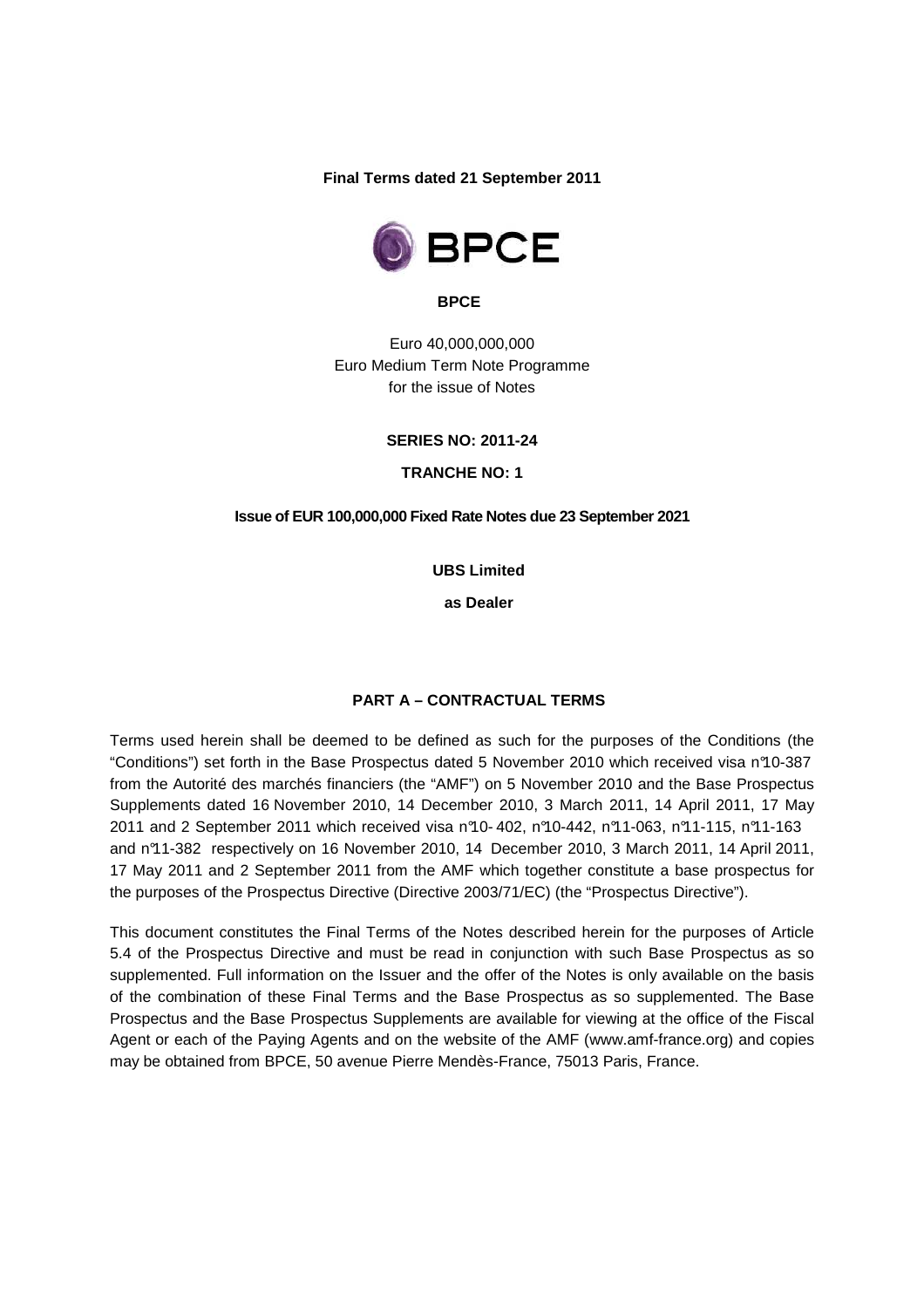| 1.                                                     | Issuer:                                                   |                                                                                      | <b>BPCE</b>                                                                                                                                             |  |
|--------------------------------------------------------|-----------------------------------------------------------|--------------------------------------------------------------------------------------|---------------------------------------------------------------------------------------------------------------------------------------------------------|--|
| 2.                                                     | (i)                                                       | Series Number:                                                                       | 2011-24                                                                                                                                                 |  |
|                                                        | (ii)                                                      | Tranche Number:                                                                      | 1                                                                                                                                                       |  |
| 3.                                                     |                                                           | <b>Specified Currency or Currencies:</b>                                             | EURO ("EUR")                                                                                                                                            |  |
| 4.                                                     | Aggregate Nominal Amount of Notes<br>admitted to trading: |                                                                                      |                                                                                                                                                         |  |
|                                                        | (i)                                                       | Series:                                                                              | EUR 100,000,000                                                                                                                                         |  |
|                                                        | (ii)                                                      | Tranche:                                                                             | EUR 100,000,000                                                                                                                                         |  |
| 5.                                                     | <b>Issue Price:</b>                                       |                                                                                      | 100 per cent. of the Aggregate Nominal Amount                                                                                                           |  |
| 6.                                                     |                                                           | Specified Denomination(s):                                                           | EUR 100,000                                                                                                                                             |  |
| 7.                                                     | (i)                                                       | <b>Issue Date:</b>                                                                   | 23 September 2011                                                                                                                                       |  |
|                                                        | (ii)                                                      | <b>Interest Commencement</b>                                                         | <b>Issue Date</b>                                                                                                                                       |  |
|                                                        |                                                           | Date:                                                                                |                                                                                                                                                         |  |
| 8.                                                     |                                                           | <b>Interest Basis:</b>                                                               | 4.35 per cent. Fixed Rate                                                                                                                               |  |
|                                                        |                                                           |                                                                                      | (further particulars specified in paragraph 15)                                                                                                         |  |
| 9.                                                     |                                                           | <b>Maturity Date:</b>                                                                | 23 September 2021, subject to adjustment in accordance<br>with the Following Business Day Convention                                                    |  |
|                                                        | 10. Redemption/Payment Basis:                             |                                                                                      | Redemption at par                                                                                                                                       |  |
| 11. Change of Interest or<br>Redemption/Payment Basis: |                                                           |                                                                                      | Not Applicable                                                                                                                                          |  |
| 12. Put/Call Options:                                  |                                                           |                                                                                      | Not Applicable                                                                                                                                          |  |
|                                                        |                                                           | 13. (i) Status of the Notes:                                                         | Senior, Unsecured and Unsubordinated                                                                                                                    |  |
|                                                        | (ii)                                                      | Dates<br>οf<br>the<br>corporate<br>authorisations for issuance of<br>Notes obtained: | Decision of the Directoire of the Issuer dated 27 June<br>2011 and of Mr. Alain DAVID, Directeur Financier<br>Executif, dated 09 september 2011.        |  |
|                                                        |                                                           | 14. Method of distribution:                                                          | Non-syndicated                                                                                                                                          |  |
|                                                        | PROVISIONS RELATING TO INTEREST (IF ANY) PAYABLE          |                                                                                      |                                                                                                                                                         |  |
| 15. Fixed Rate Note Provisions                         |                                                           |                                                                                      | Applicable                                                                                                                                              |  |
| (i) Rate of Interest:                                  |                                                           |                                                                                      | 4.35 per cent. per annum                                                                                                                                |  |
| (ii) Interest Payment Date:                            |                                                           |                                                                                      | 23 September in each year commencing 23 September<br>2012 and ending on the Maturity Date, subject to<br>adjustment in accordance with the Business Day |  |

Convention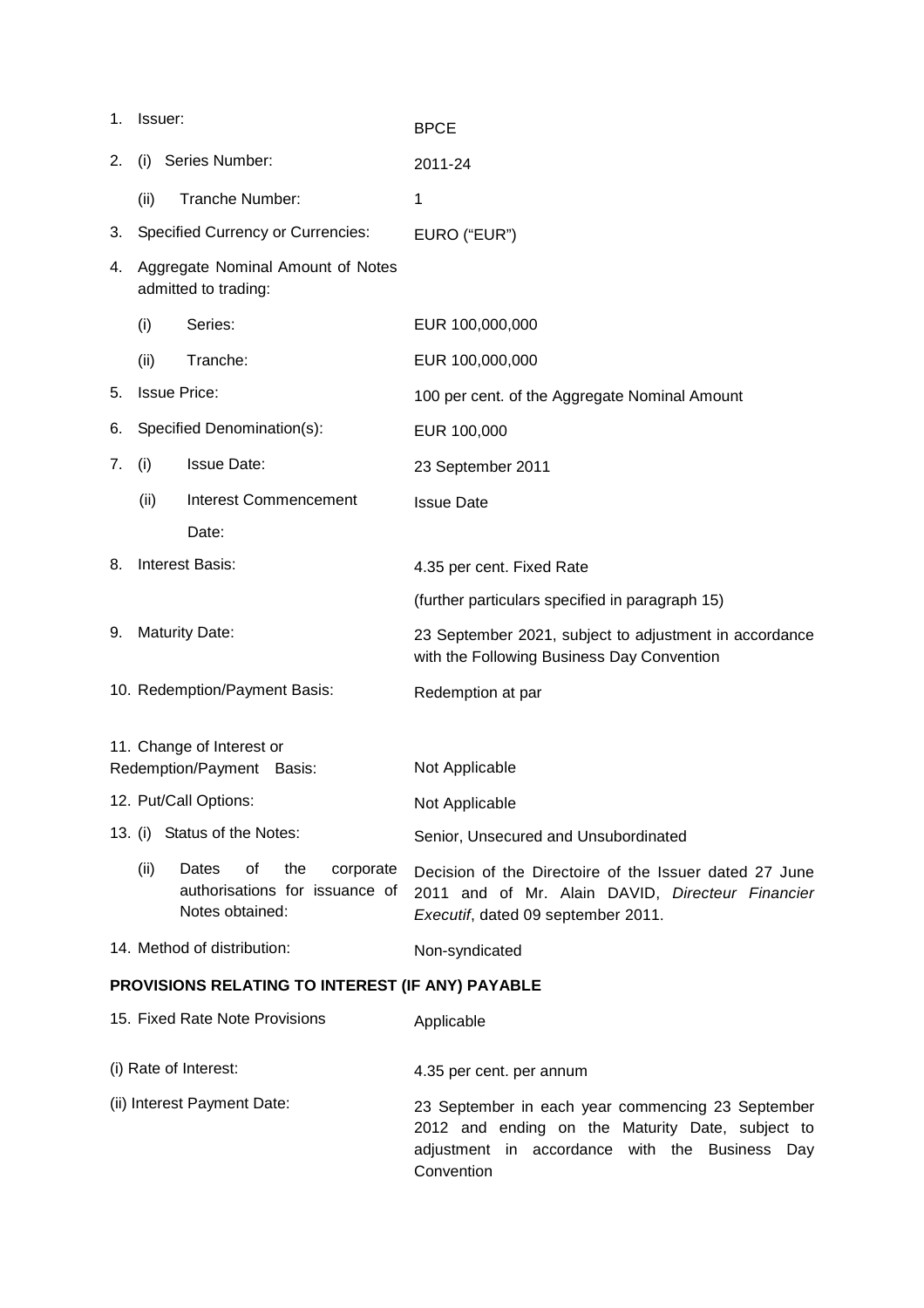| (iii) Fixed Coupon Amount:                                                                                    | EUR 4,350 per Specified Denomination                                                      |
|---------------------------------------------------------------------------------------------------------------|-------------------------------------------------------------------------------------------|
| (iv) Broken Amount:                                                                                           | Not Applicable                                                                            |
| (v) Day Count Fraction:                                                                                       | 30/360                                                                                    |
| (vi) Determination Dates:                                                                                     | 23 September in each year commencing 23 September<br>2012 and ending on the Maturity Date |
| (vii) Other terms relating to the method of<br>calculating interest for Fixed Rate Notes:                     | Not Applicable                                                                            |
| 16. Floating Rate Note Provisions                                                                             | Not Applicable                                                                            |
| 17. Zero Coupon Note Provisions                                                                               | Not Applicable                                                                            |
| 18. Index-Linked<br>Note/other<br>Interest<br>variable-linked<br><b>Note</b><br>interest<br><b>Provisions</b> | Not Applicable                                                                            |
| 19. Dual Currency Note Provisions                                                                             | Not Applicable                                                                            |

# **PROVISIONS RELATING TO REDEMPTION**

| 20. Call Option | Not Applicable |
|-----------------|----------------|
| 21. Put Option  | Not Applicable |

- 22. Final Redemption Amount of each EUR 100,000 per Specified Denomination Note
- 23. Early Redemption Amount Not Applicable

# **GENERAL PROVISIONS APPLICABLE TO THE NOTES**

| 24. Form of Notes: |                                                                                                                                   | <b>Dematerialised Notes</b> |
|--------------------|-----------------------------------------------------------------------------------------------------------------------------------|-----------------------------|
| (i)                | Form of Dematerialised Notes:                                                                                                     | Bearer form (au porteur)    |
| (ii)               | <b>Registration Agent:</b>                                                                                                        | Not Applicable              |
| (iii)              | Temporary Global Certificate:                                                                                                     | Not Applicable              |
|                    | (iv) Applicable TEFRA exemption:                                                                                                  | Not Applicable              |
|                    | 25. Financial Centre(s) or other special<br>provisions relating to Payment Dates:                                                 | <b>TARGET</b>               |
|                    | 26. Talons for future Coupons<br>or<br>Receipts to be attached to Definitive<br>Notes (and dates on which such<br>Talons mature): | Not Applicable              |
|                    | 27. Details relating to Partly Paid Notes:<br>amount of each payment comprising                                                   |                             |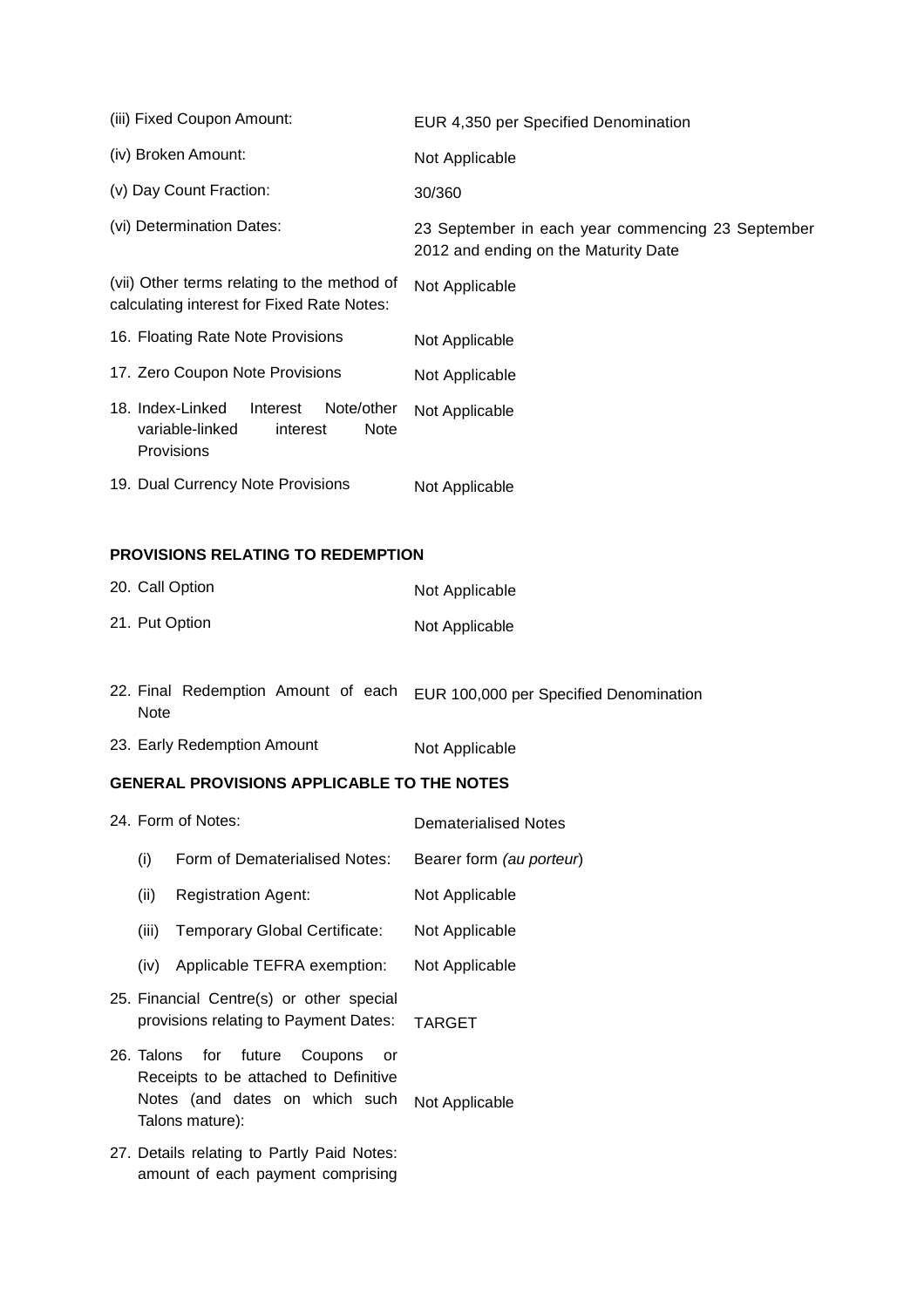| the Issue Price and date on which<br>each payment is to be made and<br>consequences (if any) of failure to<br>pay:   | Not Applicable                                                                                                                                                                                                                                                                                                                                                                        |
|----------------------------------------------------------------------------------------------------------------------|---------------------------------------------------------------------------------------------------------------------------------------------------------------------------------------------------------------------------------------------------------------------------------------------------------------------------------------------------------------------------------------|
| 28. Details relating to Instalment Notes:<br>amount of each instalment, date on<br>which each payment is to be made: | Not Applicable                                                                                                                                                                                                                                                                                                                                                                        |
| 29. Redenomination,<br>renominalisation<br>and reconventioning provisions:                                           | Not Applicable                                                                                                                                                                                                                                                                                                                                                                        |
| 30. Consolidation provisions:                                                                                        | Not Applicable                                                                                                                                                                                                                                                                                                                                                                        |
| 31. Masse:                                                                                                           | Applicable                                                                                                                                                                                                                                                                                                                                                                            |
| 32. Other final terms:                                                                                               | The initial Representative will be:<br><b>BNP Paribas Securities Services</b><br><b>Global Corporate Trust</b><br>Les Grands Moulins de Pantin<br>9 rue du Débarcadère<br>93500 PANTIN<br>France<br>represented by Mr. Sylvain THOMAZO<br>The alternate Representative will be:<br>Sandrine D'HAUSSY<br>69 avenue Gambetta<br>94100 Saint Maur des Fossés<br>France<br>Not Applicable |
| <b>DISTRIBUTION</b>                                                                                                  |                                                                                                                                                                                                                                                                                                                                                                                       |
| syndicated,<br>33. (i) If<br>names<br>0t<br>Managers:                                                                | Not Applicable                                                                                                                                                                                                                                                                                                                                                                        |
| (ii) Stabilising Manager(s) (if any):                                                                                | Not Applicable                                                                                                                                                                                                                                                                                                                                                                        |
| (iii) Date of Subscription Agreement:                                                                                | Not Applicable                                                                                                                                                                                                                                                                                                                                                                        |
| 34. If non-syndicated, name and address<br>of Dealer:                                                                | <b>UBS Limited</b><br>1 Finsbury Avenue London EC2M 2PP                                                                                                                                                                                                                                                                                                                               |
| 35. Additional selling restrictions:                                                                                 | Any Notes purchased by any person for resale may not<br>be offered in any jurisdiction in circumstances which<br>would result in the Issuer being obliged to register any<br>further documentation relating to this Product in such<br>jurisdiction.                                                                                                                                  |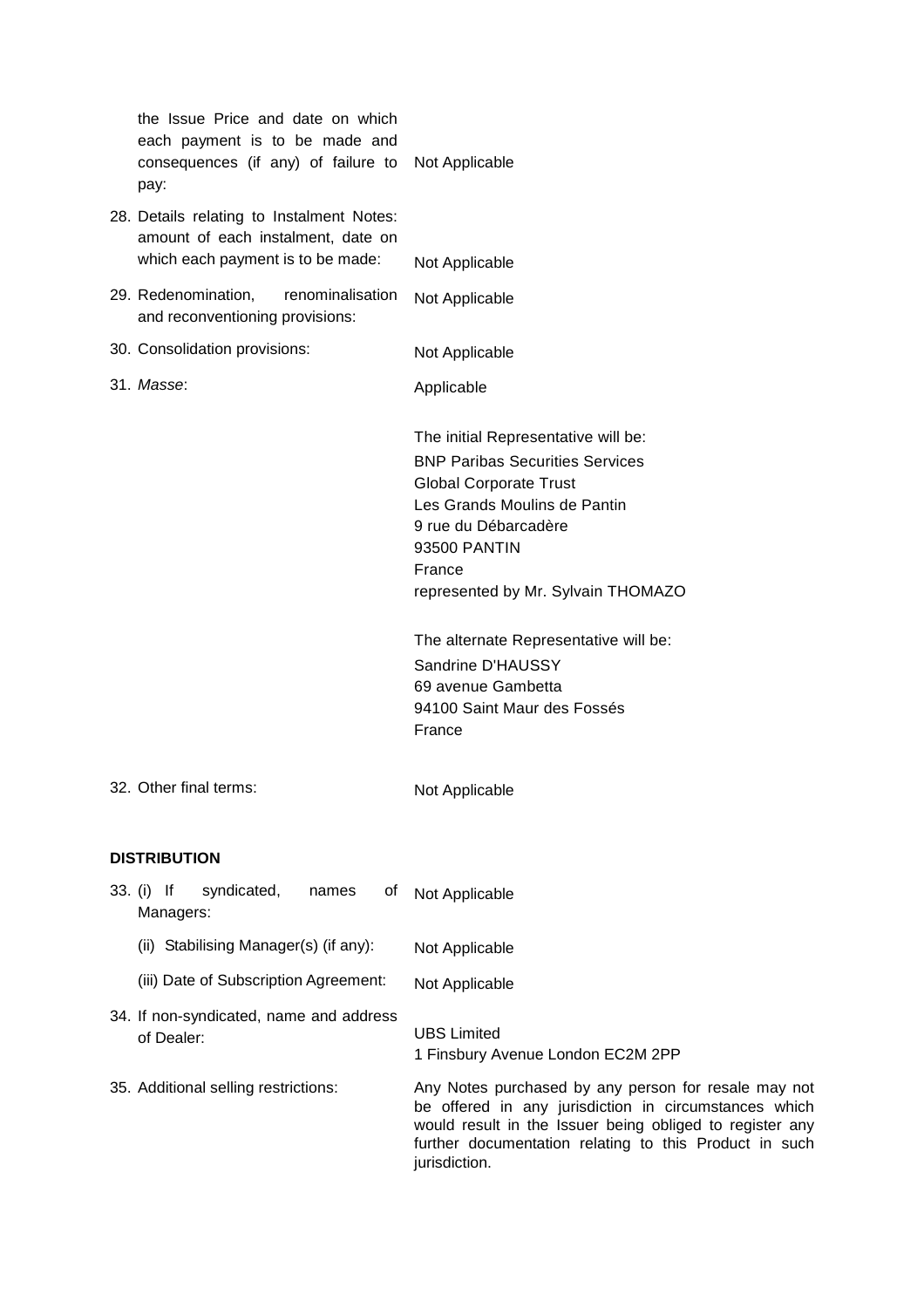Noteholders are advised to read the selling restrictions described more fully in the Base Prospectus regarding the Issuer's Programme for the Issuance of Debt Instruments.

36. Commission and concession: Not Applicable

### **GENERAL**

37. The aggregate principal amount of Notes issued has been translated into Euro at the rate of **[•]** producing a Not Applicable sum of:

### **PURPOSE OF FINAL TERMS**

These Final Terms comprise the final terms required for issue and admission to trading on Paris Stock Exchange of the Notes described herein pursuant to the Euro 40,000,000,000 Euro Medium Term Note Programme of BPCE.

# **RESPONSIBILITY**

The Issuer accept responsibility for the information contained in these Final Terms.

Signed on behalf of BPCE S.A.:

Duly represented by:

Alain David, Directeur Financier Executif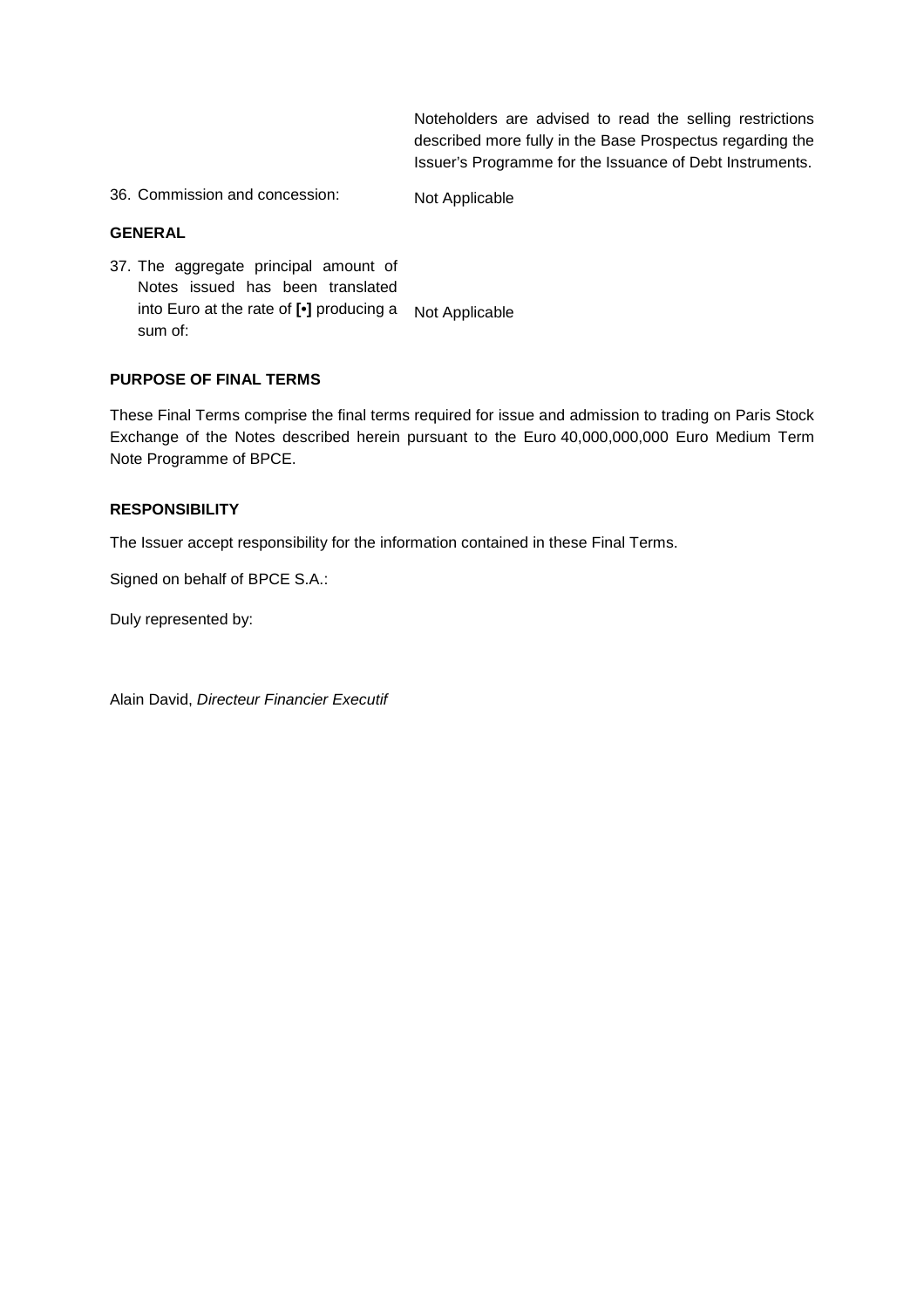#### **PART B – OTHER INFORMATION**

## **1 LISTING AND ADMISSION TO TRADING**

class of the Notes are already

admitted to trading:

| (i) Listing:                                                                                        | <b>Euronext Paris</b>                                                                                                                                               |
|-----------------------------------------------------------------------------------------------------|---------------------------------------------------------------------------------------------------------------------------------------------------------------------|
| (ii) Admission to trading:                                                                          | Application has been made by the Issuer (or on its behalf)<br>for the Notes to be admitted to trading on Paris Stock<br>Exchange with effect from 23 September 2011 |
| (iii) Estimate of total expenses<br>related to admission to trading:                                | EUR 5,350                                                                                                                                                           |
| (iv) Other regulated markets on<br>which, to the knowledge of the<br>Issuer, securities of the same | Not Applicable                                                                                                                                                      |

#### **2. RATINGS**

Ratings:

Not Applicable

### **3. REASONS FOR THE OFFER, ESTIMATED NET PROCEEDS AND TOTAL EXPENSES\***

(i) Reasons for the offer: The net proceeds of the issue of the Unsubordinated Notes will be used for the Issuer's general corporate purposes unless otherwise specified in the relevant Final Terms.

# **4. Fixed Rate Notes only – YIELD**

Indication of yield: 4.35 per cent per annum

The yield is calculated at the Issue Date on the basis of the Issue Price. It is not an indication of future yield.

# **8. OPERATIONAL INFORMATION**

l

ISIN Code: FR0011116037